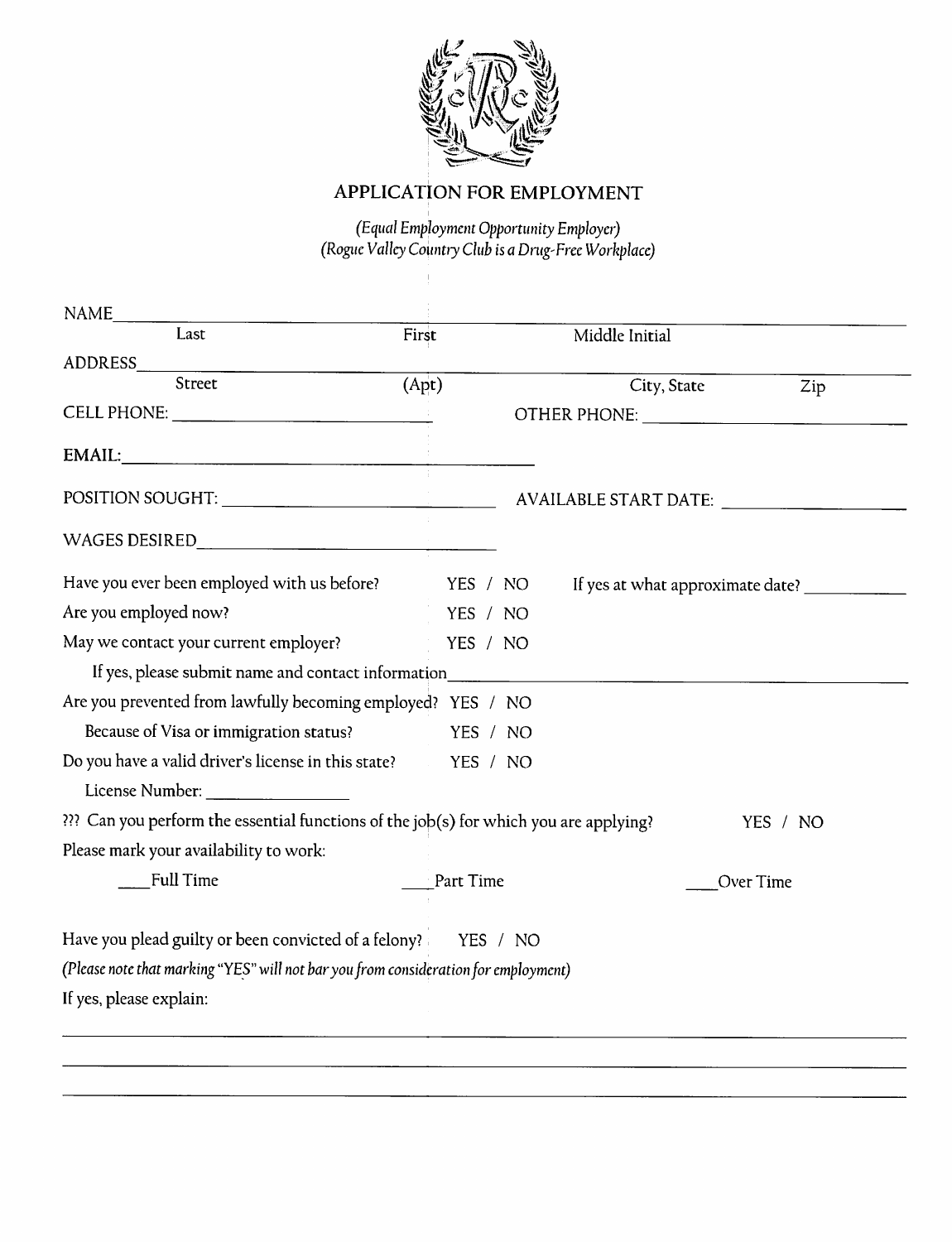### EDUCATION:

| SCHOOL               | Name of School | City / State | Did you graduate?<br># of years of study? | Area of Study: |
|----------------------|----------------|--------------|-------------------------------------------|----------------|
| High School          |                |              |                                           |                |
| College              |                |              |                                           |                |
| Graduate/Other/Trade |                |              |                                           |                |

## SKILLS, QUALIFICATIONS, AND CONSIDERATIONS

Summarize skills and qualifications, volunteer activities, military experience, employment, or other activities related to the job you are seeking.

| <b>DEEEDEMCES</b> |  |
|-------------------|--|

#### REFERENCES

List three people who are not relatives that are familiar with your qualifications, actual work history, and ability

| <b>NAME</b> | OCCUPATION/RELATIONSHIP | YEARS KNOWN PHONE NUMBER |
|-------------|-------------------------|--------------------------|
|             |                         |                          |
|             |                         |                          |
|             |                         |                          |
|             |                         |                          |

### EMPLOYMENT EXPERIENCE

List most **relevant employment related to position your applying[or.**

|                            | Supervisor's Name |                                                                                                                 |
|----------------------------|-------------------|-----------------------------------------------------------------------------------------------------------------|
|                            |                   |                                                                                                                 |
|                            | (mo/yr)           |                                                                                                                 |
|                            |                   |                                                                                                                 |
| Duties:                    |                   |                                                                                                                 |
|                            |                   |                                                                                                                 |
|                            |                   |                                                                                                                 |
|                            |                   | Supervisor's Name                                                                                               |
|                            |                   |                                                                                                                 |
| Employed from $(mo/yr)$ to | (mo/yr)           |                                                                                                                 |
|                            |                   |                                                                                                                 |
| Duties:                    |                   |                                                                                                                 |
|                            |                   | e de la construcción de la construcción de la construcción de la construcción de la construcción establece de l |
|                            |                   |                                                                                                                 |